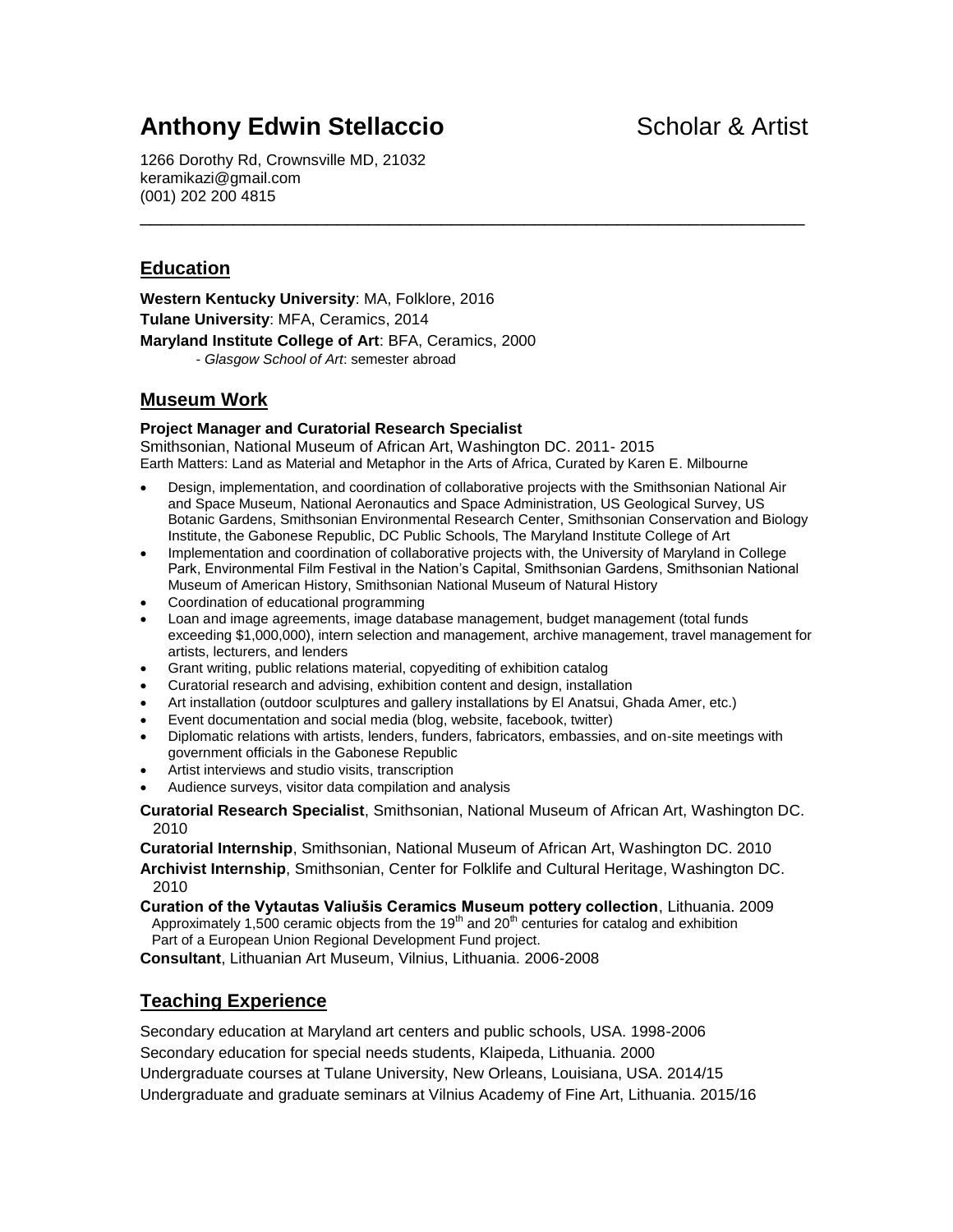### **Publications (Books and Catalogues)**

#### **Daniel Cavey: Descent Proposals**

Exhibition catalog for solo show at Cloud Art Gallery, Amsterdam, The Netherlands. November 2015

#### **Here and There: New Works by Sergei Isupov**

*XXII Biennale Internationale: Creation Contemporaine et Ceramique.* (contributing author) Exhibition catalog for the Vallauris Biennale. Vallauris, France. July, 2014

#### **Captured Imagination: The Enigma of Sergei Isupov**

*Collection Focus: Sergei Isupov*. (Contributing author) Retrospective exhibition catalog, Racine Art Museum, Racine, Wisconsin, USA. February, 2014

#### **Keramika ir Pedagogika Lietuvoje: Žvilgsnis iš XXI amžiaus**

*+1000 C =* (Contributing author) 80<sup>th</sup> Anniversary publication for the Vilnius Academy of Fine Art Ceramics Department. Published by the Vilnius Academy of Fine Art Publishing House, Vilnius, Lithuania. December, 2012

#### **Lithuanian Folk Pottery: Inside and Out**

380 page scholarly text, hardcover Publication organized by the Crafts Guild of Lithuania and Mintis Publishing House. December 2011 ISBN 978-609-95342-0-6

#### **Keramika Utenos Krašte**

Keramika Utenos Krašte (Contributing author) A joint catalog of the Vytautas Valiušis Ceramics Museum and the Utena Regional Museum. A European Union Regional Development Fund project. Summaries in English and Latvian. Published by Arx Baltica, Kaunas, Lithuania. 2010 ISBN 978-9955-39-118-0

#### **Selected Publications (Articles)**

#### *TriState of Mind: Exhibition Review* Ceramics Art and Perception, Quarterly international journal, USA. December, 2016 *Bouke de Vries* Ceramics Art and Perception, Quarterly international journal, USA. September, 2016 *Clay in the Hands of Ghada Amer*  Ceramics Art and Perception, Quarterly international journal, USA. March, 2016 African ceramics subsection for a special issue organized by the author: Wendy Gers, Olu Oguibe *Family Affair - Isupov-Paarnamets: Exhibition Review* Ceramics Art and Perception issue #102, Quarterly international journal, USA. March, 2016 *The Innocents: Daniel Cavey's Pottery and Sculpture* Ceramics Monthly, National journal, USA. January, 2016 *Being With: Andrea Keys Connell* Ceramics Monthly, National journal, USA. November, 2015 *Jason Walker: Two Mid-career Exhibitions Reviewed* CFile, Online journal and information network for the ceramic arts. September, 2015 *Finding the words in Karin Karinson's Sculpture* Ceramics Art and Perception issue #99, Quarterly international journal, USA. March, 2015 *Here and There: New Works by Sergei Isupov* (Reprint) Ceramics Ireland, Biannual national journal, Ireland. May, 2014 *Captured Imagination: The Enigma of Sergei Isupov* (Abbreviated reprint) Ceramics Monthly, National journal, USA. March 2014 *Taking Tiger Mountain by Strategy: The Sculpture of William DePauw*  Ceramics Monthly, National journal, USA. October, 2013 *Impenetrable Ambiguities: The Illustrated Sculpture of Jason Walker* Ceramics Monthly, National journal, USA. September, 2013 *Quietly Continuing: The Teapots of Tineke van Gils* Ceramics Art and Perception issue #92, Quarterly international journal, USA. June, 2013 *Earth Matters: Clay as Material and Metaphor in the Artwork of Margaret Boozer*

Ceramics Monthly, National journal, USA. May, 2013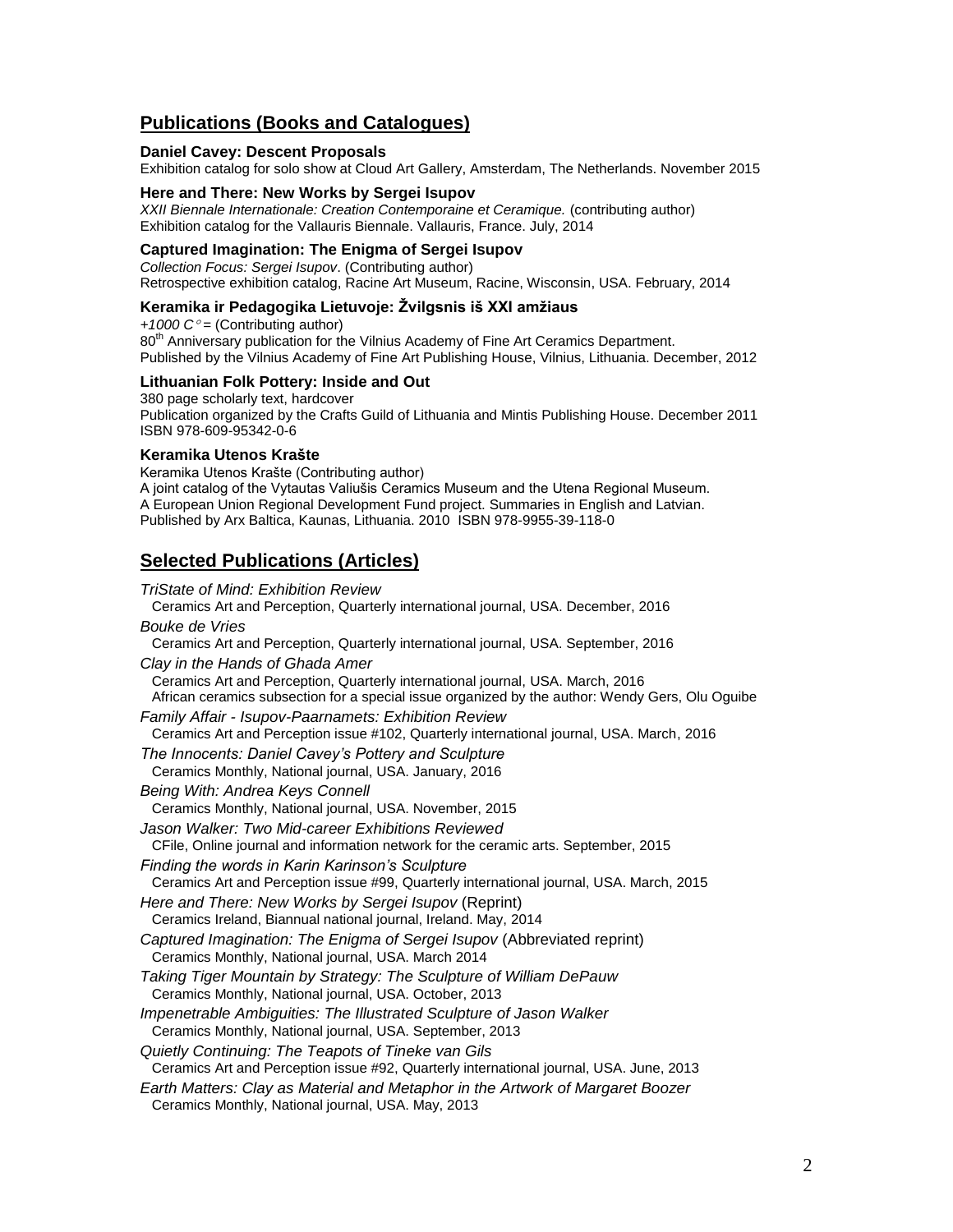| Paradox and Persistence: The Figurative Sculpture of Audrius Janušonis<br>Ceramics Art and Perception issue #89, Quarterly international journal, USA. December, 2012                                                                                           |
|-----------------------------------------------------------------------------------------------------------------------------------------------------------------------------------------------------------------------------------------------------------------|
| What Makes You Stronger: The Sculpture of Rytas Jakimavičius<br>Ceramics Art and Perception issue #88, Quarterly international journal, USA. September, 2012                                                                                                    |
| Dan Halter: Untitled (Zimbabwean Queen of Rave)<br>Selections for Project 35, New Orleans Museum of Art exhibition catalogue. 2010                                                                                                                              |
| Dehua: Return to the Fold<br>Ceramics Technical issue #31, Biannual international journal, USA. 2010                                                                                                                                                            |
| Asuurkeraamika                                                                                                                                                                                                                                                  |
| Ceramics Art and Perception issue #81, Quarterly international journal, USA. September, 2010<br>In Translation (Juried entry on criticism in the ceramic arts).<br>Ceramics Art and Perception issue #80. Quarterly international journal, USA. September, 2010 |
| Šokis po paviršiumi<br>Septinos Menos Dienos (Seven Days of Art), Weekly national journal, Lithuania. September, 2009                                                                                                                                           |
| In a Material World<br>Ceramics Art and Perception issue #77, Quarterly international journal, USA. September, 2009                                                                                                                                             |
| <b>EU Structural Funds and Soviet-era Treasure</b><br>Ceramics Technical issue #28, Biannual international journal, USA. May, 2009                                                                                                                              |
| Reconfigurations in Clay: Ceramics in Twentieth- Century Lithuania.<br>Journal of the American Ceramic Circle, Annual national journal, USA. April, 2009                                                                                                        |
| Viršūnė (Top of the Line)<br>Best in Lithuania, Quarterly international business journal, Lithuania. February, 2009                                                                                                                                             |
| Ornamentika ir simbolika lietuvių liaudies keramikoje<br>(Ornamentation and Symbolism in Lithuanian Folk Pottery)<br>Tautodailes Metrastis, Annual national journal, Lithuania. January, 2009                                                                   |
| Praeties ir dabarties dermé (The Past and Present In Tune)<br>Septinos Menos Dienos (Seven Days of Art), Weekly national journal, Lithuania. October 24, 2008                                                                                                   |
| Looking Back / Moving Forward<br>Seramik, Monthly national journal, Turkey. September, 2008                                                                                                                                                                     |
| Endorsement                                                                                                                                                                                                                                                     |
| Best in Lithuania, Quarterly international business journal, Lithuania. December, 2007                                                                                                                                                                          |
| Tranformations in Clay<br>Lithuanian Museum Review, Published quarterly, Balzekas Museum of Lithuanian Culture, USA. July 2007                                                                                                                                  |
| Dalsaasen > Vilnius: Exhibition Review<br>Septinos Menos Dienos (Seven Days of Art), Weekly national journal, Lithuania. September 9, 2007<br>Design and Transcendence                                                                                          |
| Ceramica, Monthly national journal, Spain. September, 2007<br>Crossed Paths (Expanded Reprint)                                                                                                                                                                  |
| Ceramics Art and Perception issue #66, Quarterly international journal, Australia. 2006                                                                                                                                                                         |
| Vel Kelyjé (On the Road Again)<br>Daile (Art), Quarterly national journal, Lithuania. December, 2006                                                                                                                                                            |
| Notes on 20 <sup>th</sup> Century Lithuanian Ceramic Art<br>Lithuanian Museum Review, Quarterly journal, Museum of Lithuanian Culture, USA. July, 2006                                                                                                          |
| Kuratoriaus pastebejimai (Curator's Notes)<br>Septinos Menos Dienos (Seven Days of Art), Weekly national journal, Lithuania. September 8, 2006                                                                                                                  |
| Susikryžiavę keliai (Crossed Paths)<br>Septinos Menos Dienos (Seven Days of Art), Weekly national journal, Lithuania. September 1, 2006                                                                                                                         |
| Tošininkystė                                                                                                                                                                                                                                                    |
| Ceramics Technical issue #22, Biannual international journal, Australia. 2006<br>The Art of Black Ceramics in Lithuania<br>Ceramics Technical issue #22, Biannual international journal, Australia. 2006                                                        |
| One Path in Lithuanian Art<br>Ceramics Art and Perception issue #63, Quarterly international journal, Australia. 2006                                                                                                                                           |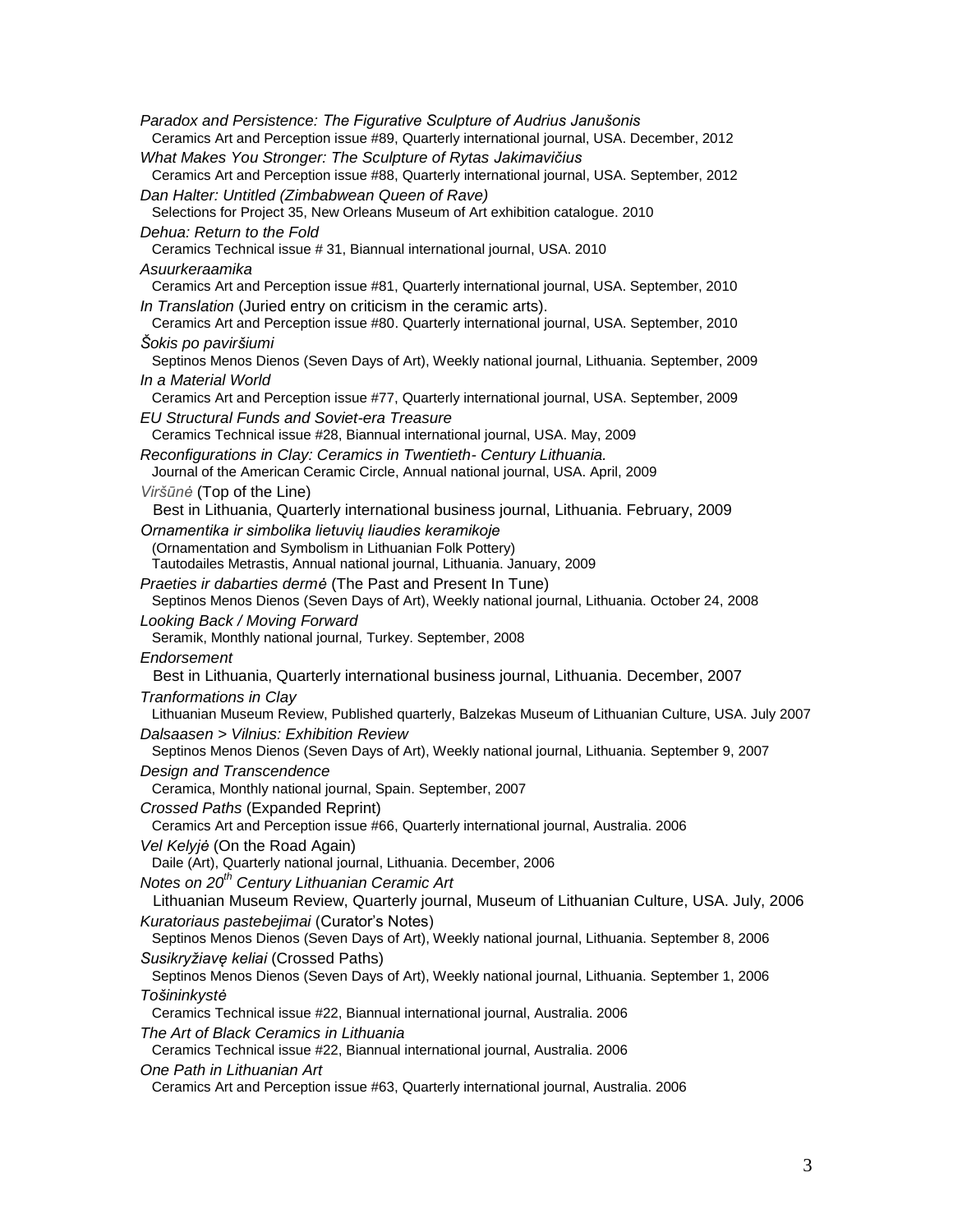*Symposia in East Europe*

 Keramika A Sklo (Ceramics and Glass), Monthly national journal, Czech Republic. April, 2002 *Shigaraki.*

Keramika A Sklo (Ceramics and Glass), Monthly national journal, Czech Republic. June, 2003

#### **Selected Lectures**

*Ball State University*. Muncie, Indiana. February 10, 2016 *Vilnius Academy of Fine Art*. Vilnius, Lithuania. November 6, 2015 *Ball State University*. Muncie, Indiana. March 19, 2015 *Western Kentucky University*. Bowling Green, Kentucky. March 5, 2015 *Panevėžys Civic Art Gallery*. Panevėžys, Lithuania. July 23, 2014 *Tulane University*. New Orleans, Louisiana, USA. November 21, 2013 *American Embassy*. Vilnius, Lithuania. December 13, 2011 *Vilnius Academy of Fine Art*. Vilnius, Lithuania. December 12, 2011 *Guldagergaard Ceramic Research Center*. Skaelskor, Denmark. September 11, 2008 *National Council for Education in the Ceramic Arts 42nd Annual National Conference*. Pittsburgh, Pennsylvania, USA. March 21, 2008 *Northern Clay Center*. Minneapolis, Minnesota, USA. February 25, 2008 *Ohio University*. Athens, Ohio, USA. April 24, 2007 *New York University*. New York, New York, USA. April 15, 2007 *Shippensburg University*. Shippensburg, PA, USA. April 4, 2007 *Lee Arts Center*. Arlington, Virginia, USA. March 6, 2007 *Elon University*. Elon, North Carolina, USA. March 5, 2007 *Maryland Institute College of Art*. Baltimore, Maryland, USA. February 27, 2007 *Arizona State University*. Tempe Arizona, USA. November 16, 2006 *Nottingham Center for the Arts*. San Marcos California, USA. October 22, 2006 *Oregon College of Art and Craft*. Portland Oregon, USA. October 9, 2006 *University of Montana in Missoula*. Missoula, Montana, USA. October 4, 2006 *Archie Bray Foundation*. Helena, Montana, USA. October 3, 2006 *Balzekas Museum of Lithuanian Culture*. Chicago, Illinois, USA. September 24, 2006 *Illinois Wesleyan University*. Bloomington Illinois, USA. September 21, 2006 *Westminster Retirement Community*. Bloomington, Illinois, USA. September 20 *Vilnius Academy of Fine Art*. Vilnius, Lithuania. August 19, 2006 *Contemporary Art Center*. Vilnius, Lithuania. August 12, 2006 *Panevėžys Civic Art Gallery*. Panevėžys, Lithuania. August 3, 2006 *Atolye Camurdan Ceramics Studio*. Ankara, Turkey. March 22, 2006 *Haceteppe University*. Ankara, Turkey. March 22, 2006 *American Embassy*. Vilnius Lithuania. March 15, 2006

### **Documentary Films**

*Tošininkyst***ė** [\(http://vimeo.com/11877560\)](http://vimeo.com/11877560) Production, editor (film by Cy Kuckenbaker). Endorsed by the Lithuanian national Commission for UNESCO. The film documents an endangered Lithuanian tradition of repairing pottery by weaving birch bark around functional pottery forms, 2005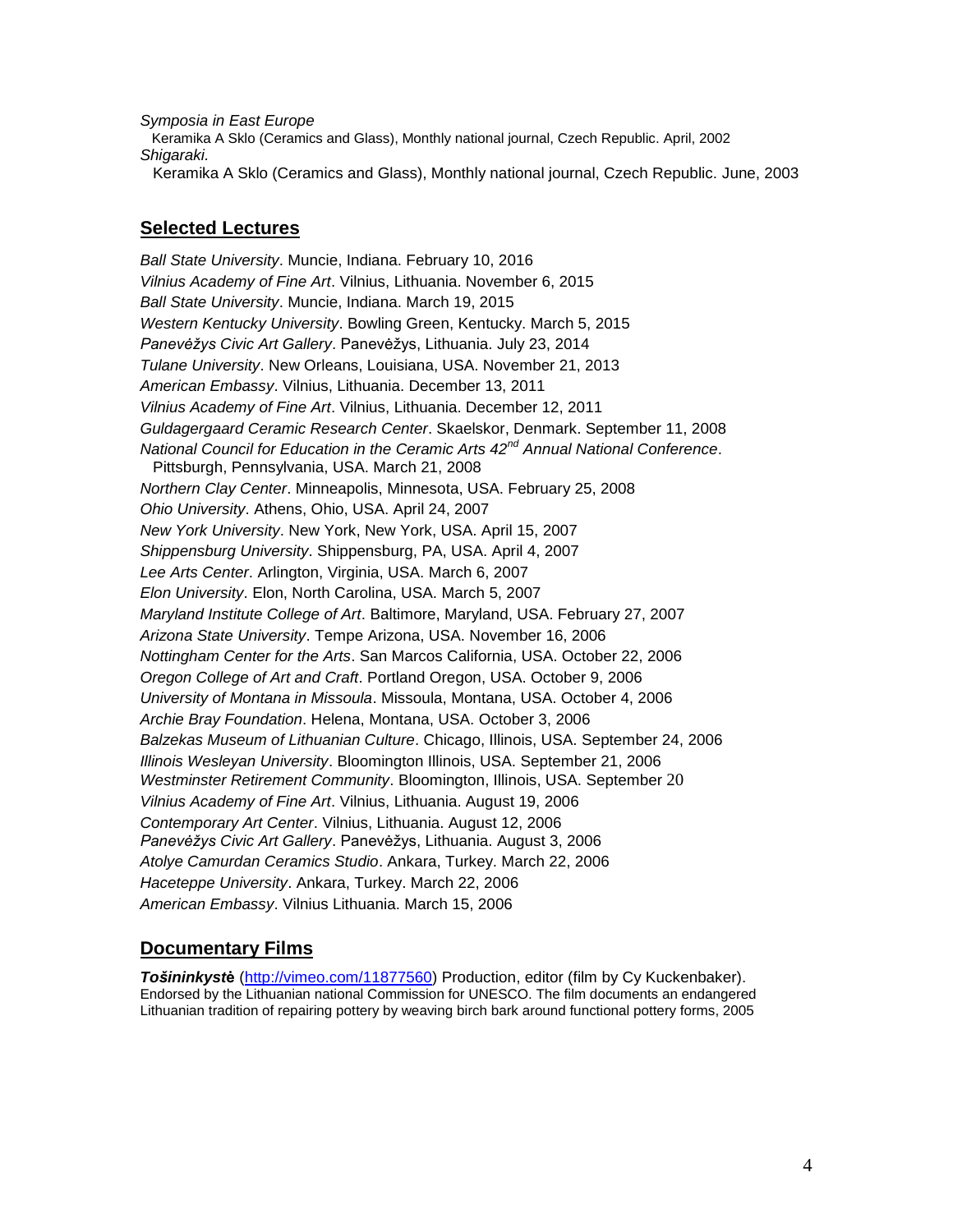### **Artist Features**

*Drink From the River* by Dr. Natalie Phillips, Ceramics Monthly. April, 2015 http://ceramicartsdaily.org/ceramics-monthly/article/anthony-stellaccio-drink-from-the-river/ *500 Prints in Clay*, Juried by Paul Wandless, Lark Books. USA ISBN-13: 978-1454703310. 2013 *500 Raku*, Juried by Jim Romberg, Lark Books. USA ISBN-13: 978-1600592942. 2011 *Handle for the Axe* by Deborah Bedwell, Ceramics Art and Perception issue #86. March, 2011 *Handle for the Axe* [\(http://vimeo.com/84134705\)](http://vimeo.com/84134705) Documentary film by Meri Collazos-Sola *Life at 1050°C* Petersen Magazine. Denmark. April, 2009 *The Challenge of Clay* by William Payne, Baltic Outlook. November 2008 *An Education Abroad***,** Ceramics Art and Perception issue #64. June, 2006

### **International Residencies**

*Benyamini Ceramic Art Center* (Post-Colonialisms). Tel Aviv, Israel. October 2016 *Yueji Kiln International Contemporary Ceramic Art Center*. Dehua, China. October, 2009 *Petersen Tegl Brick Factory*. Broager, Denmark. May-September, 2008 *Joshua Tree National Park*. California, USA. November, 2006 *Shigaraki Ceramic Cultural Park*. Shigaraki, Japan. January – April, 2003 *International Ceramics Studio*. Kecskemet, Hungary. October – December, 2003 *Vilnius Academy of Art*. Vilnius, Lithuania. October 2001 – August, 2002

### **International Workshops and Symposia**

*Panevėžys International Ceramics Symposium*. Panevezys, Lithuania. 2014 *7 th Annual Puerto Principe Ceramics Symposium*. Camaguey, Cuba. 2010 *Yueji Kiln International Contemporary Ceramic Art Center*, Dehua, China. 2009 1<sup>st'</sup> International Wood-firing Symposium. *8 th Annual Kohila Wood-firing Symposium.* Kohila, Estonia. 2009 *Meno Teritorija. International Art Therapy Workshop*. Artist and Industry fabrication of art works for the Santariškės Children's Hospital of Vilnius University. European Union Culture Capital Commission. Lithuania. 2009 *Ideja Dekore*. JIESA Porcelain Factory, Kaunas, Lithuania. 2006 *AMACO Glaze Storm.* Vilnius Academy of Fine Art, Vilnius, Lithuania. 2005 *Traditions and Possibilities: 6th International Symposium for Painting on Porcelain*. Český Porcelán Factory, Dubi, Czech Republic. 2002 *Small Forms Ceramics Symposium*. LOGS Ceramics Factory, Riga, Latvia. 2001 *Oaxacan Traditional Arts Workshop*. San Marcos Village, Oaxaca, Mexico. 2001 *Ceramics Symposium for Educators*. Vilnius Academy of Fine Art*,* Lithuania. 1999 *Uz* Ū*dens (On The Water)*. LOGS Ceramics Factory, Riga, Latvia. 1999 **Official Positions and Memberships**

Co-Founder: Anthony E. Stellaccio Visiting Artists Lecture Series at Illinois Wesleyan 2006 - present (Participating artists: Anders Ruhwald, Jason Walker, Emilio Santini, etc.)

Juror, Ball State University 81<sup>st</sup> Annual Student Art Show. 2016 Juror, Cluj International Ceramics Biennial, Romania. 2013

Member, American Alliance of Museums

Member, The American Folklore Society, USA. 2014

Member, National Council for Education in the Ceramic Arts. 2008

Elected member of the International Academy of Ceramics, Switzerland. 2007

Elected member of the American Ceramic Circle, USA. 2006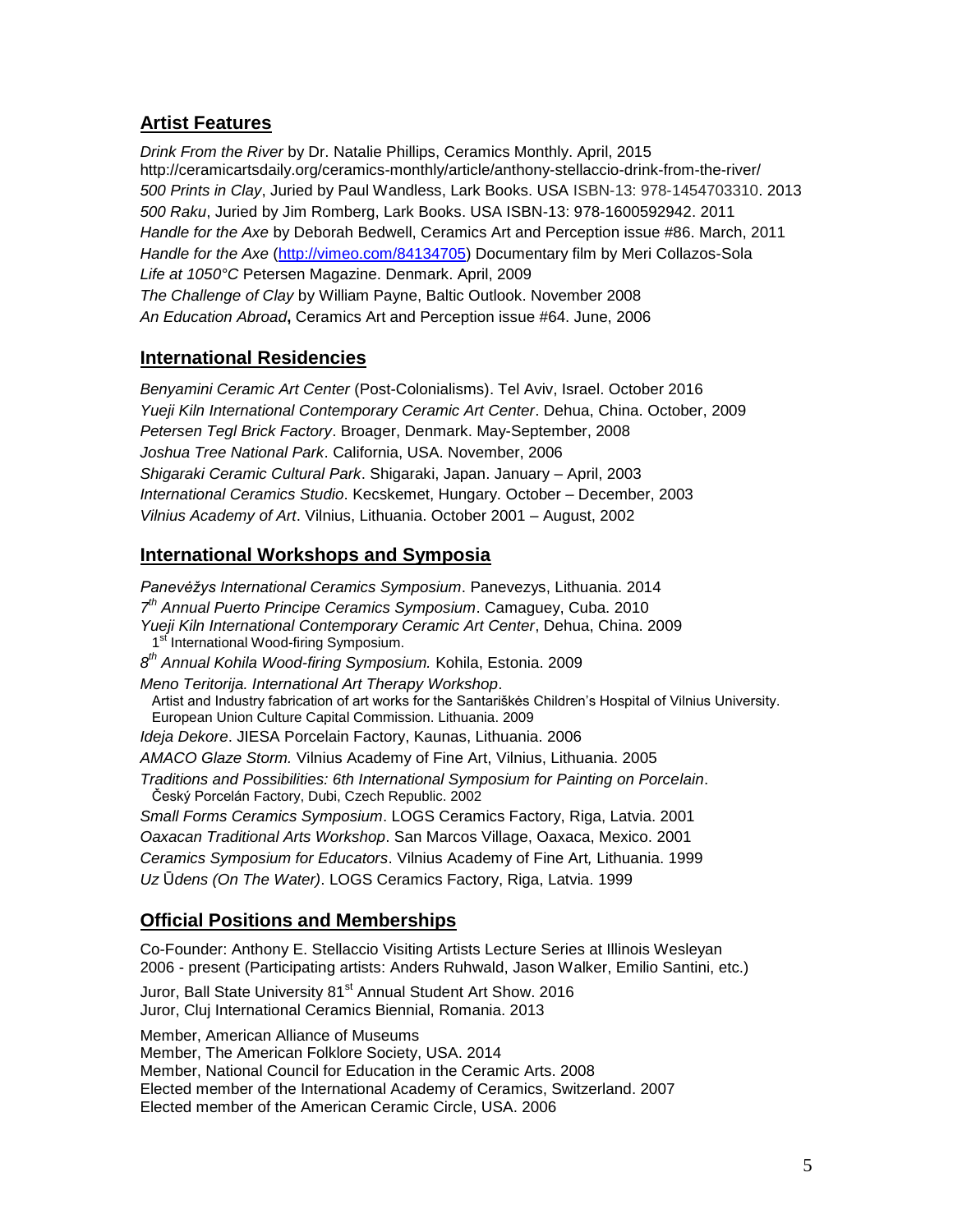Representative of the Vilnius Potter's Guild, Lithuania. 2006 Representative of the Lithuanian Craft Guild, Lithuania. 2006

#### **Selected Exhibitions**

#### **Solo**

*Drink from the River*. Du Mois Gallery, New Orleans, Louisiana, USA. 2014 *Handle for the Axe*. Washington DC Arts Center, Washington DC, USA. 2010 *1000 Tiny Pieces (X2)*. Kvadratas Outdoor Expo, Vilnius, Lithuania. 2009 *1000 Tiny Pieces*. UNESCO Gallery, Vilnius, Lithuania. 2009 *Osti*. Applied Arts Gallery, Vilnius, Lithuania. 2002 *Protrepticos*. Pascal Gallery, Arnold, Maryland, USA. 1998

#### **Group (International)**

*Inner Connectivity*, Galateea Gallery, Bucharest, Romania. 2016 *Rapprochement of Cultures*. International Academy of Ceramics, Beijing, China, 2016 *TransForm*. Galateea Gallery, Bucharest, Romania. 2014 *Cluj International Ceramics Biennial*. Cluj, Romania. 2015 *Modifikuotos Vertybė*. Station Gallery, Vilnius, Lithuania. 2009 *Ceramica Multiplex*. Varazdin City Museum, Varazdin, Croatia. 2009 *Naujojo mastymo identificacija*. Applied Arts Gallery, Vilnius, Lithuania. 2008 *Fragments*. United States Embassy in Vilnius, Lithuania. 2009 *Senosios keramikos pedomis*. Lithuanian National Museum, Vilnius, Lithuania. 2007 *Milzorov*. Gallery 16, Kiev, Ukraine. 2002 *Untitled*. Museum of Foreign Art, Riga, Latvia. 2001 *Zepter International Cup Triennial*. Belgrade, Serbia. 2004 *Acquisitions*. The Museum of Contemporary Ceramics, Shigaraki, Japan. 2003

#### **Group (National and Regional)**

*Unconventional Clay: Engaged in Change - NCECA Invitational*. Nelson-Atkins Museum of Art, Kansas City, Missouri, USA. 2016 *Like Talking to a Brick Wall*. (NCECA). MCC Longview Cultural Arts Center Gallery, Kansas City, Missouri, USA. 2016 *Contemporary Clay 2016,* Juror Steve Hilton. Western Colorado Center for the Arts. Grand Junction, Colorado, USA *Menagerie*, Juror Jenny Mendes. Baltimore Clayworks, Baltimore, Maryland, USA. 2016 *Art for Refugees*. Cloud Gallery, Amsterdam, Netherlands. 2016. *Questioning Beauty*. Juror David Gariff. Cade Gallery, Arnold, Maryland, USA. 2015 *Baltimore Clayworks 35th Anniversary Exhibition*. Juror Deborah Bedwell. Baltimore, Maryland, USA. 2015 *Artists at Work*. Smithsonian, Ripley Center, Washington DC, USA. 2015 *Raku Ceramics: Origins, Impact, and Contemporary Expression*. Sedona Arts Center, Sedona, Arizona, USA. 2014 *Featured Artists*, Cross-Mackenzie Gallery. Washington DC, USA. 2013 *Art Maryland*. Juror Philippa Hughes. Howard County Center for the Arts, Ellicott City, Maryland, USA. 2012 *Dual exhibition*. Cross-Mackenzie Gallery, Washington DC, USA. 2012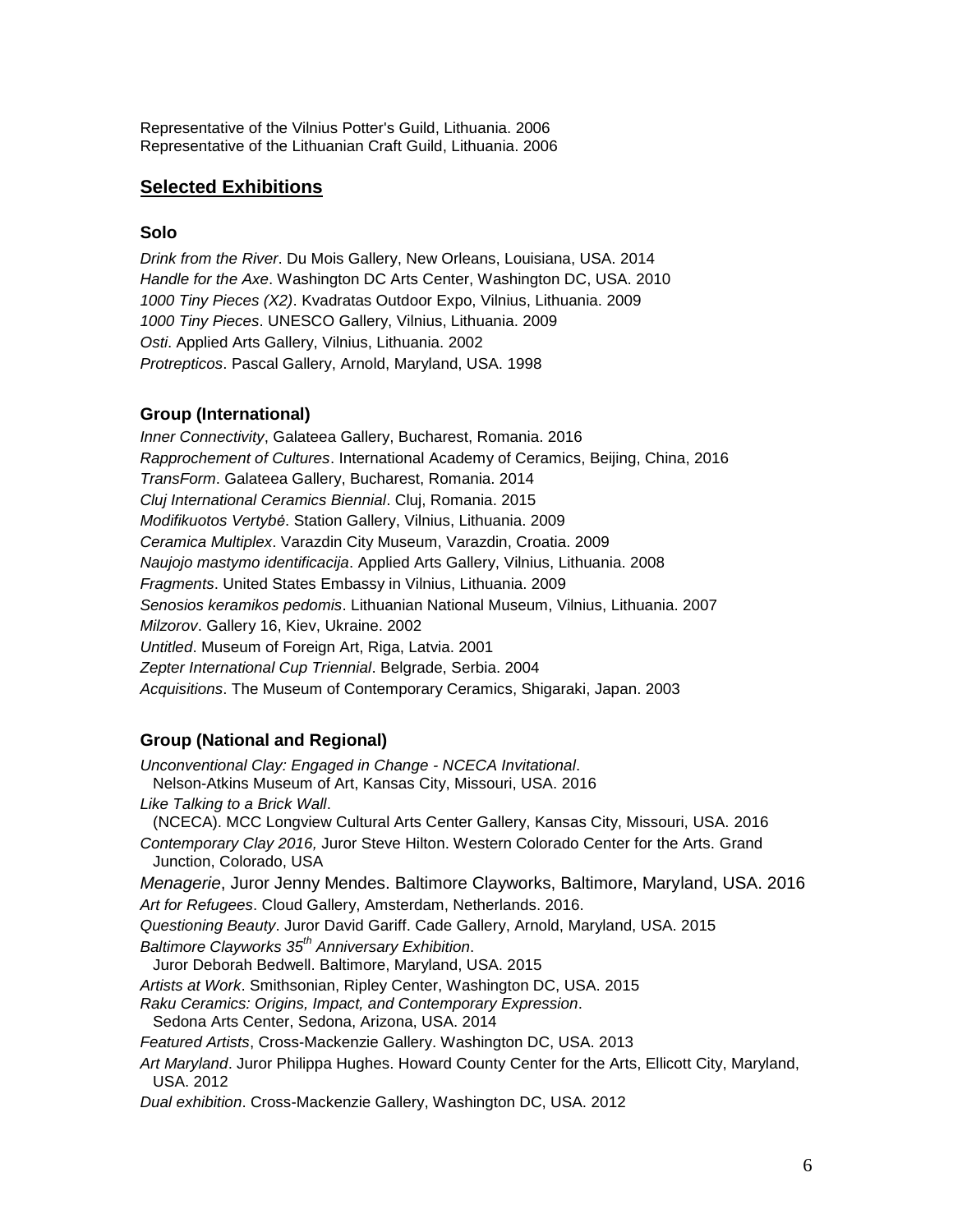*Biennial Maryland Regional Juried Art Exhibition*. Arts Program Gallery, University of Maryland University College, Adelphi, Maryland, USA. 2011

*2010: A Space Odyssey*. Baltimore Clayworks, Baltimore, Maryland, USA. 2010 *Alumni Exhibition*. Maryland Institute College of Art, Brown Center Gallery, Baltimore, Maryland, USA. 2005 (NCECA)

*Embedded*, dual exhibition. Severn School Gallery, Severn, Maryland, USA. 2005 (NCECA) *Wall Works,* Juror Michael Sherrill. Baltimore Clayworks, Baltimore, Maryland, USA. 2003 *Drama of the Ordinary,* Juror Phyllis Rosenzweig. Cade Gallery, Arnold, Maryland, USA. 2001

### **Honors and Awards**

Maryland State Arts Council Individual Artist Award: Visual Arts and Crafts, 1<sup>st</sup> place, 2015 Western Kentucky University full tuition scholarship, stipend, and travel grant, 2014, 2015 Tulane University full tuition scholarship and stipend, 2010, 2013w Maryland State Arts Council Individual Artist Award: Sculpture, 2<sup>nd</sup> place, 2011 Juried entry on criticism in the ceramic arts: Special Issue, Ceramics Art and Perception Issue #80. *In Translation*. International journal published quarterly in the USA. September, 2010 American-Scandinavian Foundation Creative Arts Fellowship Award, 2008 Order of Merit presented by the Balzekas Museum of Lithuanian Culture, 2006 Lithuanian Foundation Research Grant, 2006 American Ceramic Circle Research Grant, 2006 United States Department of State Assistance Grant, 2006 Ruth Chenven Foundation Award, 2004 United States Fulbright Scholarship to Lithuania, 2004 Extension granted 2005 Municipal Arts Society F. Graingier Marburg Traveling Scholarship, 2001 Navy-Marine Corps Relief Society Education Grant, 2000, 2001 LCDR Loren Peter Garlinger Grant, The Retired Officers Association, 2000, 2001 Walter G & Betty Wilkinson Memorial Scholarship, 1999, 2000, Maryland Institute College of Art Transfer Scholarship, 1998-2000